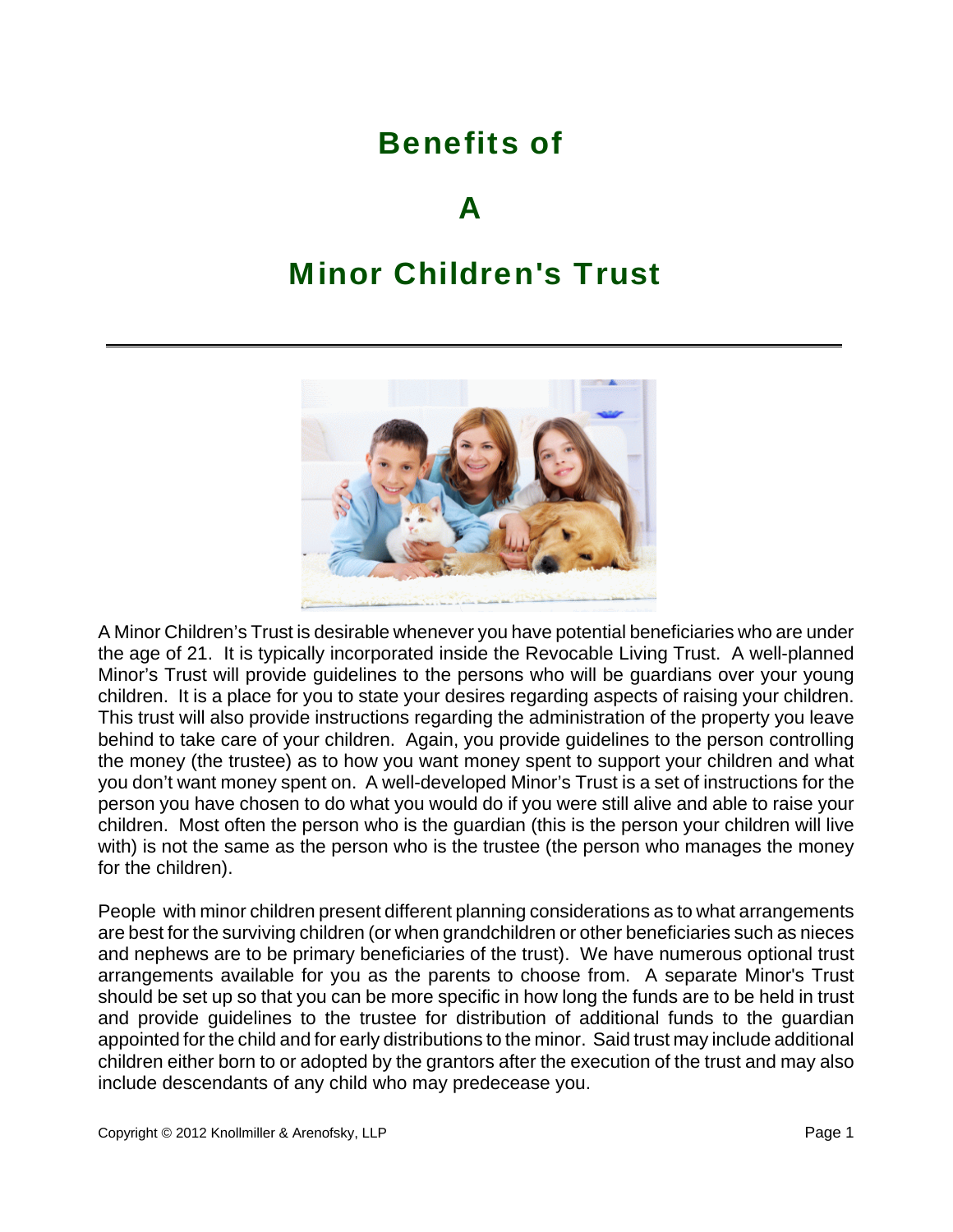#### Guardian of Minor Children

You should give special consideration to the person or persons who will be the guardian over the "person" of your minor children (this will not apply to your grandchildren or other beneficiaries). Normally that person will not act as trustee or conservator over assets that are in the child's name. There are special provisions we can include that allow allocation of extra funds for a guardian. The following choices represent some of the ideas we have noted that are useful or desirable especially when there are a number of minor children or beneficiaries and/or there is a substantial difference in your financial status and that of the proposed guardians.



- Allow the guardian to reside in your residence while the children are minors. If the guardian deems it advisable for the minor children to stay in the residence, the trustee can allow the guardian and the children to live in the residence, with the cost of maintenance and upkeep to be paid out of the trust.
- Help guardians to buy a bigger house or enlarge their existing house to accommodate your children with no requirement to repay the trust for such funds.
- Provide a generous monthly allowance to the guardian to cover expenses. This allows the trustee to reimburse the guardian for the fair share of the general household expenses of the minor children and any expenses incurred by the guardian that are specifically allocated to the support, education and medical care of your children.
- Provide for private education for your minor children and/or also for the children of the guardian.
- Distribute funds to the children while minors or while in college.
- Equalize mixed minor lifestyles. If the guardian is of modest means and you want money spent on private education, etc., for your children, there could be resentment built up if the guardian's children do not have similar benefits so provisions can be incorporated to minimize this.

You need to spell out how lavish or restrictive you want the trustee to be regarding distribution of funds to or for the benefit of the children while minors or while in college, and any special instructions to the guardians regarding the children.



We suggest you write a letter of guidance to the guardian of your minor children with specific instructions and guidance with regard to personal goals and objectives and authority for expenditures for particular activities or items you desire for the benefit of said children and include it as an attachment to your trust.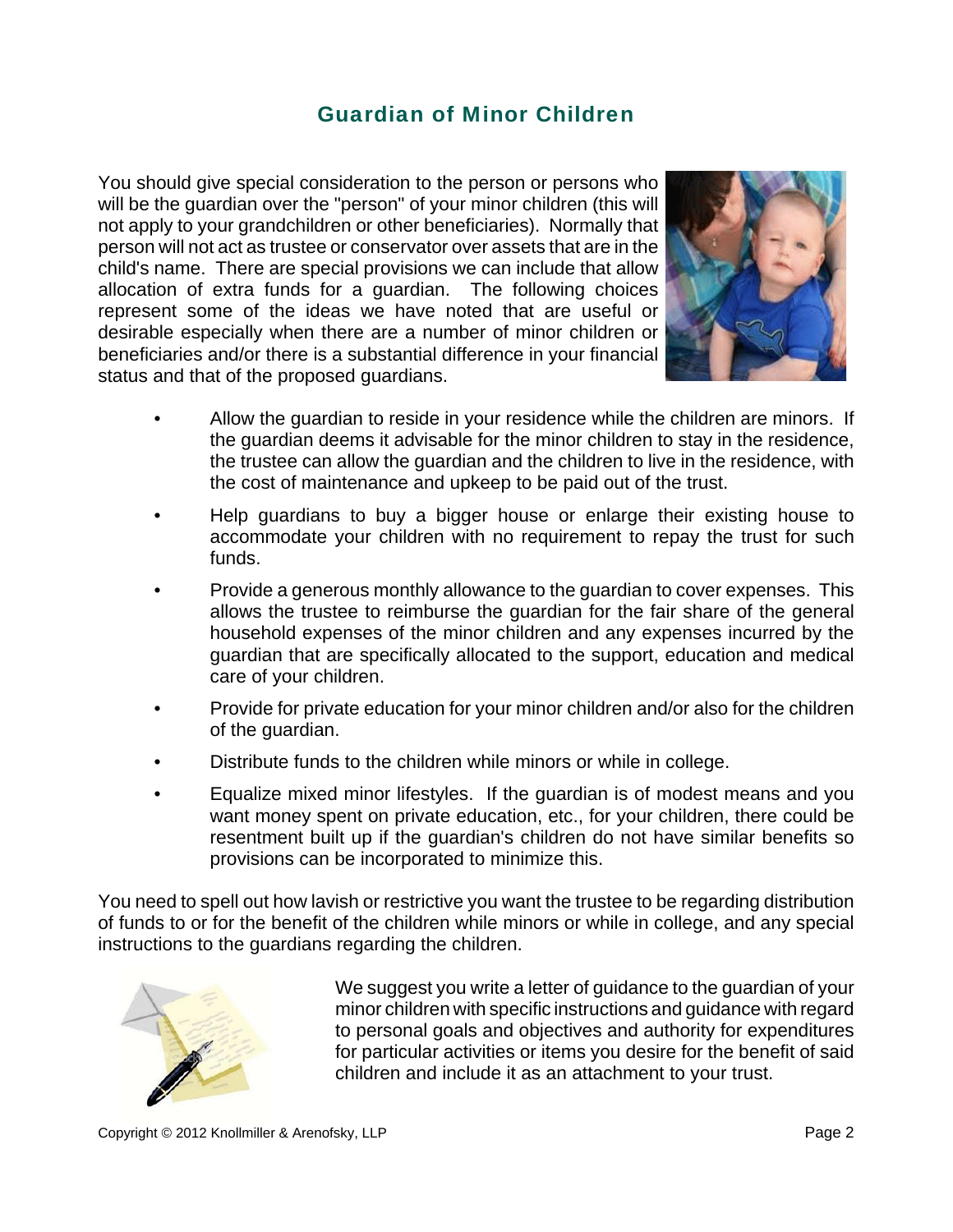#### Guidelines to Trustee



The Minor's Trust gives guidelines to the trustee to make early distributions to beneficiaries. The following example describes some of the alternatives available for inclusion in the trust to permit a trustee to distribute money to a beneficiary, in addition to the normal support, education and welfare, at times prior to the normal distribution dates. Such distributions are called "advances" and generally are deducted from a beneficiary's future distribution share unless otherwise indicated.

- Funds for college, graduate school or advanced degrees. The normal education trust usually only covers undergraduate degrees for each beneficiary. This option allows a beneficiary to obtain money from his share of the trust for post graduate work.
- Funds for acquiring certain assets such as an automobile, house, business, etc. This permits an advance of monies when a beneficiary has the indicated need.
- Funds for support, education, medical expenses, etc., for the named beneficiary's spouse and/or children. This gives broader discretion to the trustee if a need arises in a beneficiary's family.
- You may add other provisions that pertain to your situation. For example, many persons belong to churches that send members on a mission and you want funds available for this purpose.

The Minor's Trust is designed to be very flexible such as providing options to encourage a beneficiary to maintain a high grade average in high school or college, assist beneficiary for a wedding or birth of a child, restrict payments if a beneficiary is a drug or alcohol abuser or a spendthrift, or any other options which you desire to encourage your children to become responsible adults.

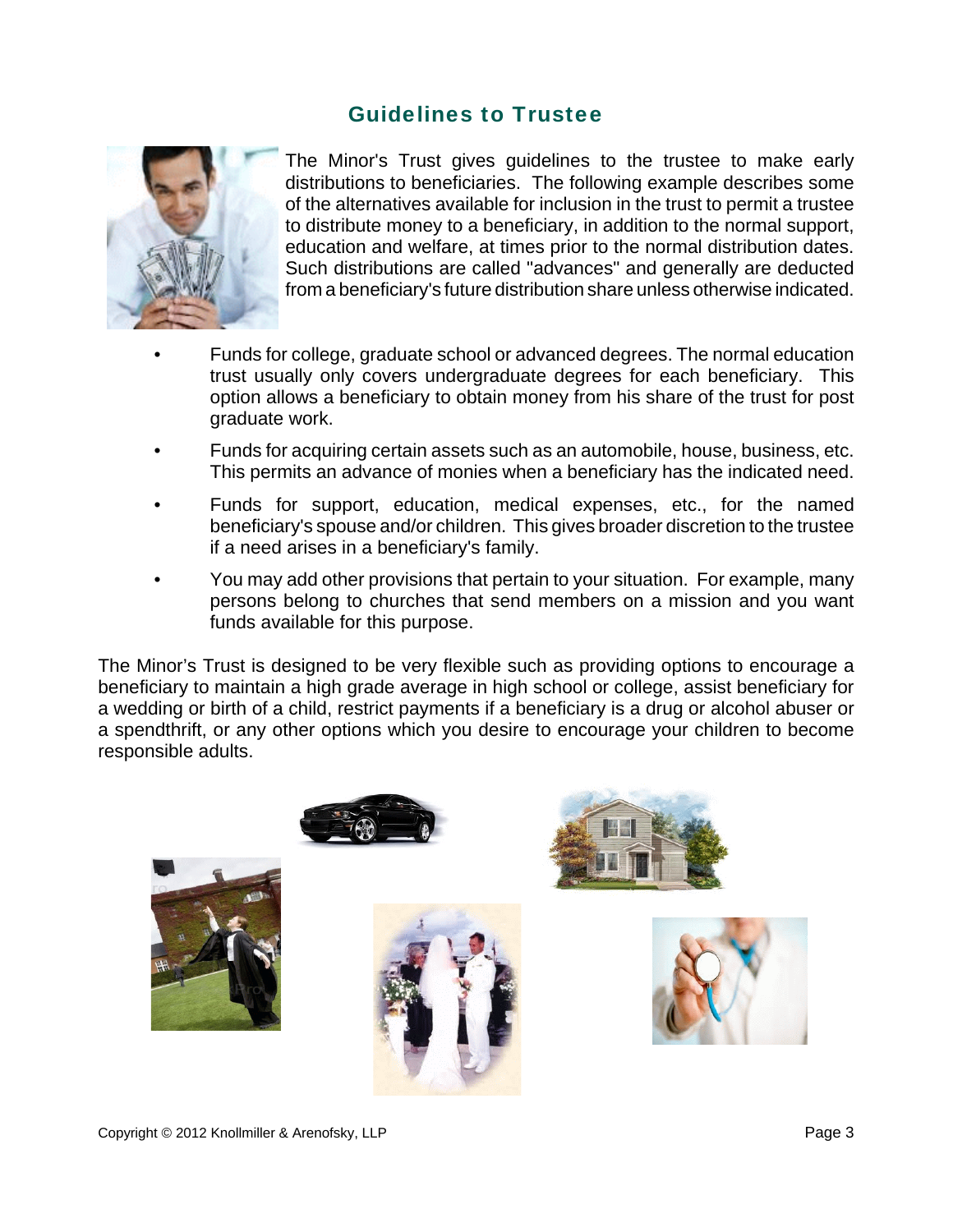### Allocation to Separate Trusts and Final Distribution of Assets

When the Minor's Trust is first established, you need to determine whether to hold the assets as a single trust until an event happens, such as the youngest attaining a certain age, or whether to immediately divide the assets into separate trusts for each beneficiary.

The most common and practical approach when there is more than one minor beneficiary is to hold the trust as a single trust until an event happens. Think of it this way, the trust is to replace you in providing for your children until they are self sufficient. If you were alive you would support each child until he or she is self sufficient. No one knows how much it will cost and it is better to make an older child wait a while than to run out of money before a younger child can support himself or herself. Remember you already supported that older child to his or her present age.





The other alternative is to immediately divide the assets into separate trusts for each beneficiary. The distribution to or for a beneficiary would come out of that beneficiary's trust share only. This choice is recommended when there is a very large ssum of money involved or a couple of children that are far aapart in age.

If the trust is held is a single trust, provisions must be made for distribution to separate trust shares after the youngest attains a certain age, or perhaps a combination of age plus a college degree. Then the final distribution to each child would be one of the alternatives below. If the trust was divided into separate trusts then each child would get his or her share immediately under said alternatives.

- 1) Outright distribution to beneficiary. This can be used when the expected remaining amount to be distributed is modest and it makes sense to wind up the trust and distribute the remaining property. If the amount expected to be available is substantial then we recommend that you spread out the distribution to protect beneficiaries who are not yet mature enough to handle money from getting a large sum at a young age. If they "blow" the first distribution, then by having a second or third chance maybe they will be wiser. Also it is not beneficial for a young person to get too much money at a young age and thus destroy their incentive to go to school to get an education and a career.
- 2) Provide a program of staged distributions or withdrawal rights. For example, distribute 1/3 at age 25, 1/3 at age 30 and balance at age 35. If you choose the single trust until youngest attains age 23 and you have 3 children ages 2, 6 and 10, then when youngest is 23, next one will be 27 and oldest will be 31, so the youngest would need to wait 2 more years for a 1/3, the 27 year old would be past age 25 so would get 1/3 of his trust, and the 31 year old would be past two of the distribution ages and would get 2/3 of his trust.